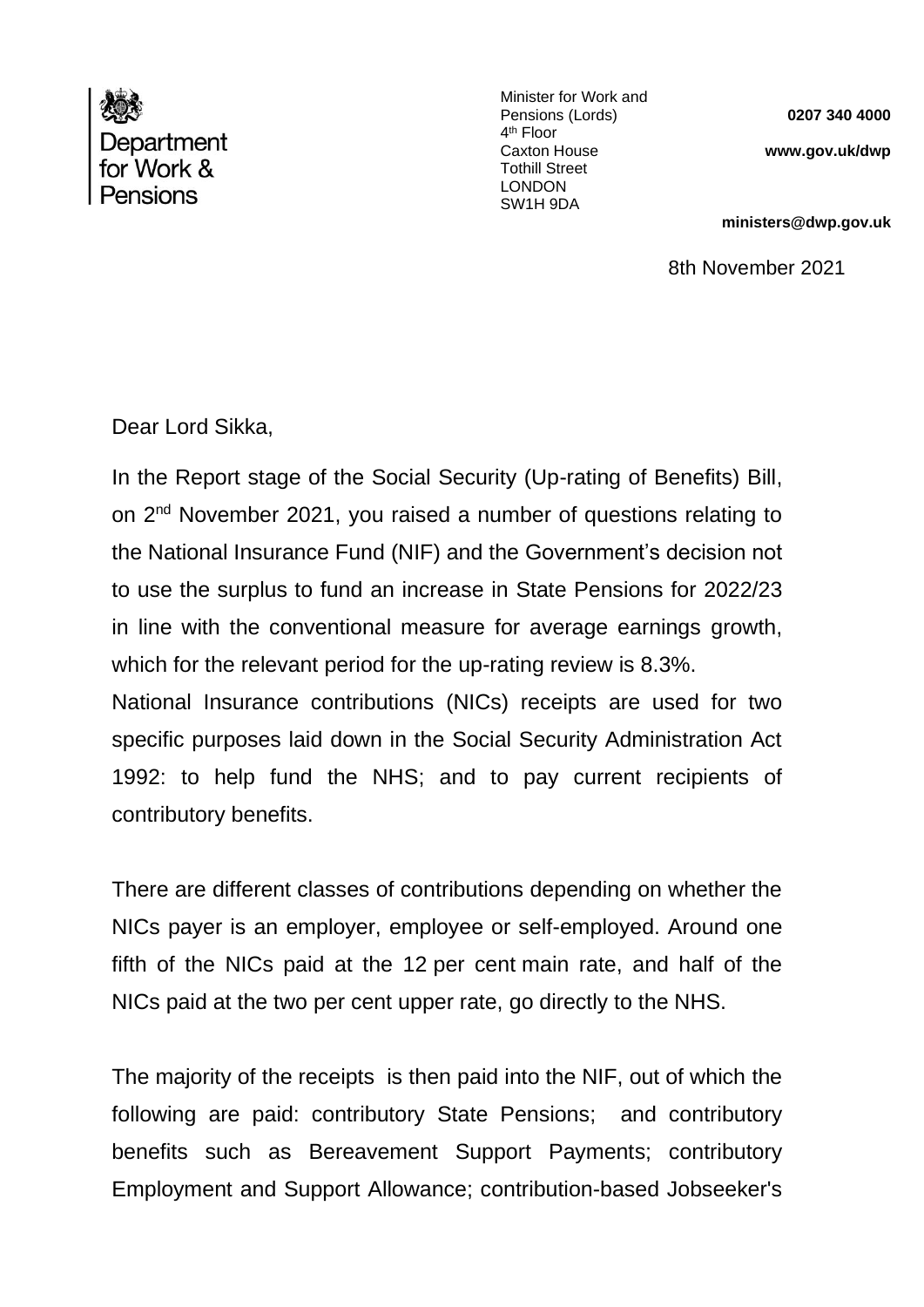Allowance. The contributory State Pension payments constitute the vast majority of this expenditure.

It is important that the working balance of the NIF remains positive as this ensures there are always enough funds to pay for these benefits, and allows the Government to deal with short-term fluctuations in spending or receipts.

In my letter dated 25 October 2021 I said that "[t]he NIF is currently forecast to have an annual deficit in 2022/23." For clarification, I meant by this an in-year deficit between income and expenditure for 2022/23 only, not an overall deficit in the Fund. The financial health of the NIF will be set out by the Government Actuary's Department as part of the standard yearly up-rating process. Last year's report can be found at [Up-rating report 2021 \(publishing.service.gov.uk\).](https://assets.publishing.service.gov.uk/government/uploads/system/uploads/attachment_data/file/953782/CCS1220755574-001_GAD_SS_Benefit_Up-rating_Order_2021_E-Laying__1__accessible.pdf)

If the balance of the Fund is expected to fall below one sixth of forecast annual benefit expenditure, the Government will transfer a Treasury Grant (paid from general taxation) into the NIF. This ensures payments for the State Pension and other benefits can always be made as necessary.

The balance of the NIF is handled as part of the Government's overall management of public finances and reduces the need for it to borrow from elsewhere. Any additional spending from the NIF would represent an increase in overall Government spending and, without cuts in other areas of spending or additional taxes, this would lead to an increase in Government borrowing. There is therefore no surplus in the Fund that can simply be drawn upon.

I hope this helps clarify the position ahead of Third Reading later today.